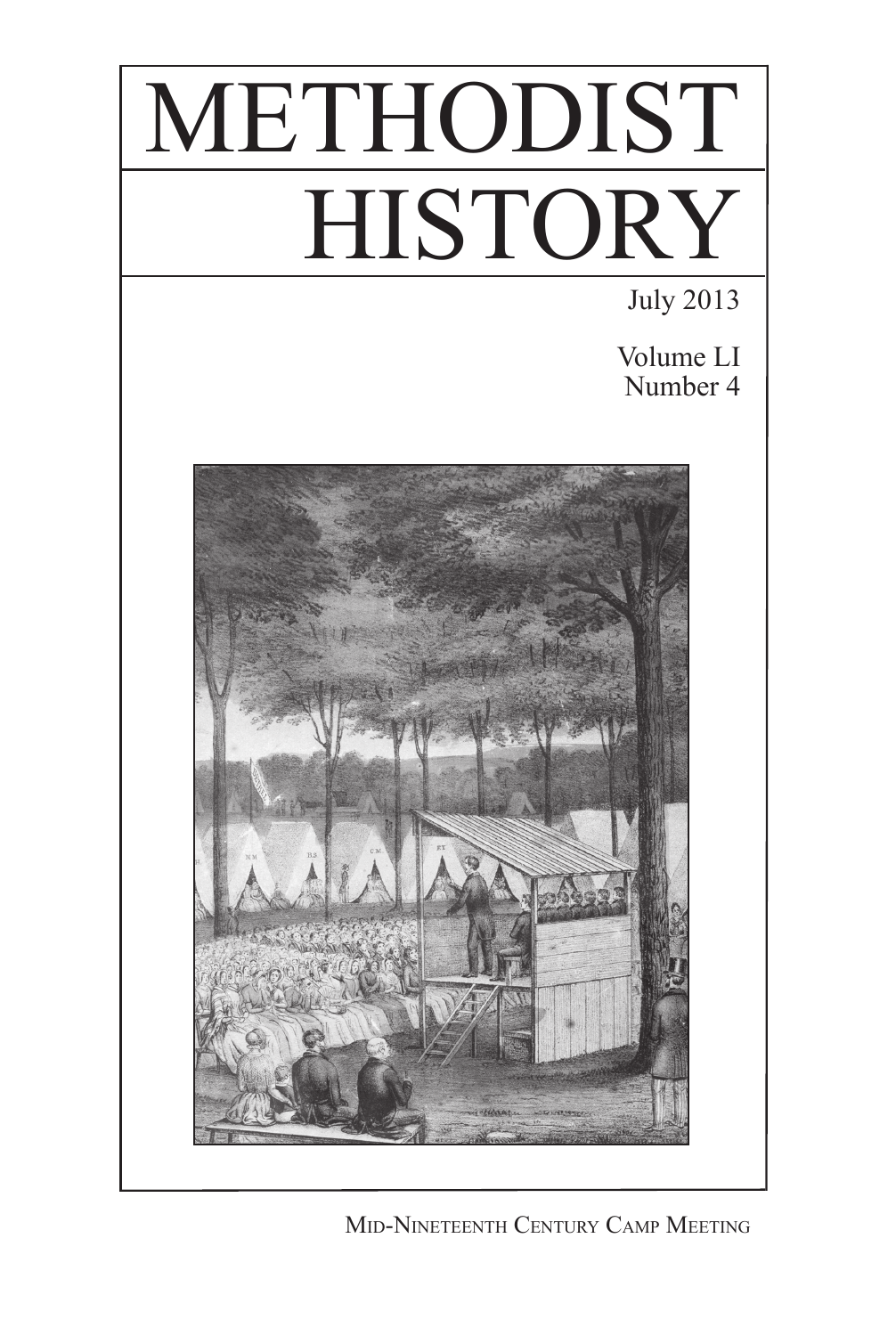

## **EDITORIAL BOARD**

Morris Davis *Drew University*

Paula Gilbert *Duke University*

A. V. Huff *Furman University*

Cornish Rogers *Claremont School of Theology*

> Ian Straker *Howard University*

Douglas Strong *Seattle Pacific University*

Anne Streaty Wimberly *Interdenominational Theological Center*

> Stephen Yale *Pacific School of Religion*

Charles Yrigoyen, Jr. *Lancaster Theological Seminary*

**Assistant Editors** Michelle Merkel-Brunskill Christopher Rodkey Nancy E. Topolewski

**Book Review Editor** Christopher J. Anderson

*Cover: A lithograph of a camp meeting scene from the mid-nenteenth century. Image courtesy of the Drew University Methodist Collection.* 

POSTMASTER: Send address changes to METHODIST HISTORY, P.O. Box 127, Madison, NJ 07940 or email mmerkel@gcah.org.

METHODIST HISTORY (ISSN 0026-1238) is published quarterly for \$25.00 per year to addresses in the U.S. by the General Commission on Archives and History of The United Methodist Church (GCAH), 36 Madison Avenue, Madison, NJ 07940. Printed in the U.S.A. Back issues are available.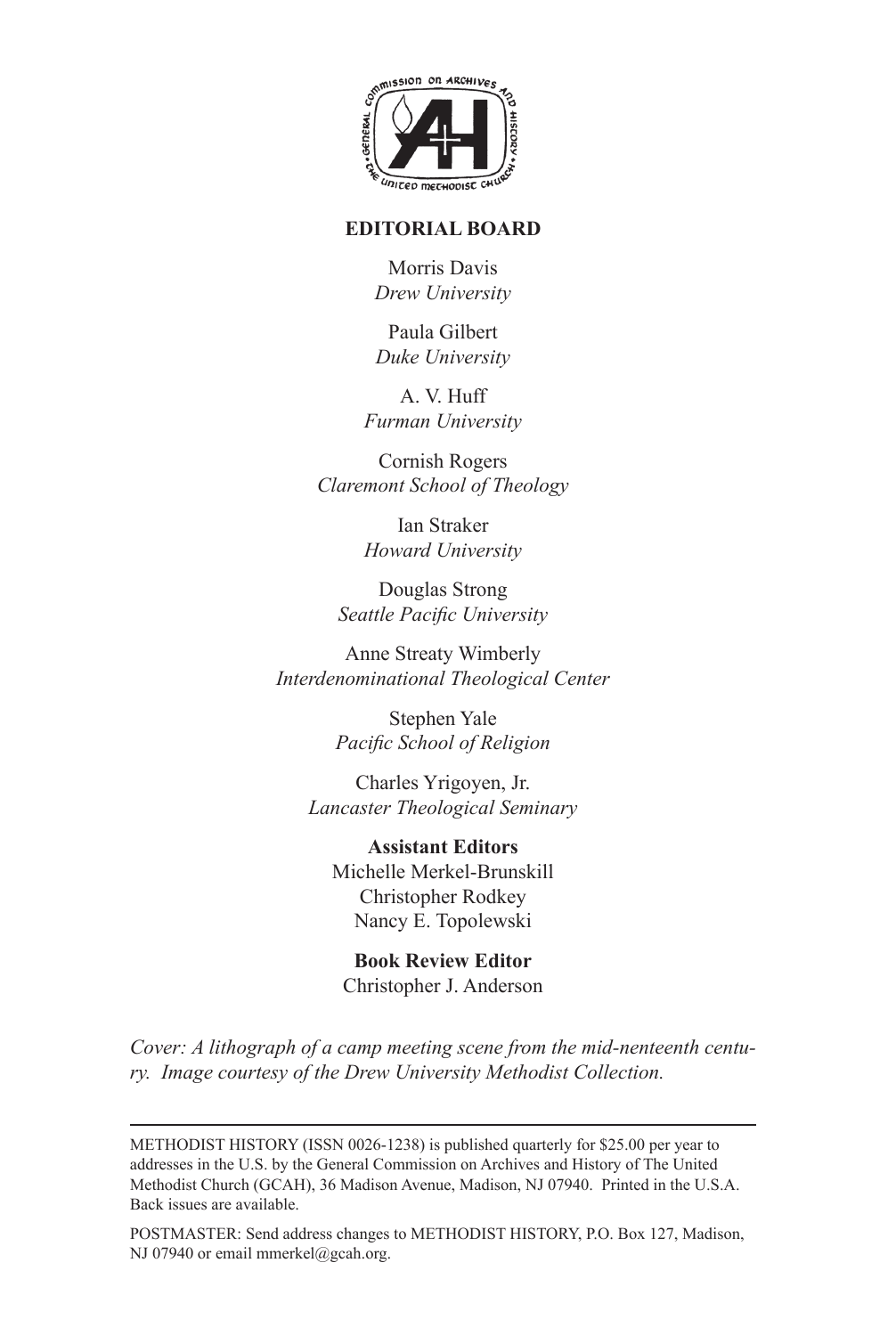## METHODIST HISTORY

Robert J. Williams, Editor

| <b>VOLUME LI</b>             | <b>JULY 2013</b>                                               | NUMBER 4 |
|------------------------------|----------------------------------------------------------------|----------|
|                              | <b>CONTENTS</b>                                                |          |
|                              |                                                                | 247      |
|                              |                                                                | 248      |
| "The General Means of Grace" |                                                                | 249      |
| American Woodland            | Shady Grove, Garden, and Wilderness: Methodism and the         | 258      |
| in the $1960s$               | "Keep up the Agitation": Chicago Clergy and Civil Rights       | 275      |
|                              |                                                                | 292      |
|                              | Doctoral Theses in Wesleyan and Methodist Studies, 2012        | 298      |
|                              | <i>Methodist History Volume LI: Contributors and Articles </i> | 300      |
|                              |                                                                | 302      |
|                              |                                                                |          |

Copyright 2013, General Commission on Archives and History, The United Methodist Church

Methodist History is included in  *Religious and Theological Abstracts, Historical Abstracts and America: History and Life ATLA Religion Database*

Manuscripts submitted for publication and all other correspondence should be addressed to Editor: METHODIST HISTORY, P.O. Box 127, Madison, NJ 07940. Prospective authors are advised to write for guidleines or visit www.gcah.org.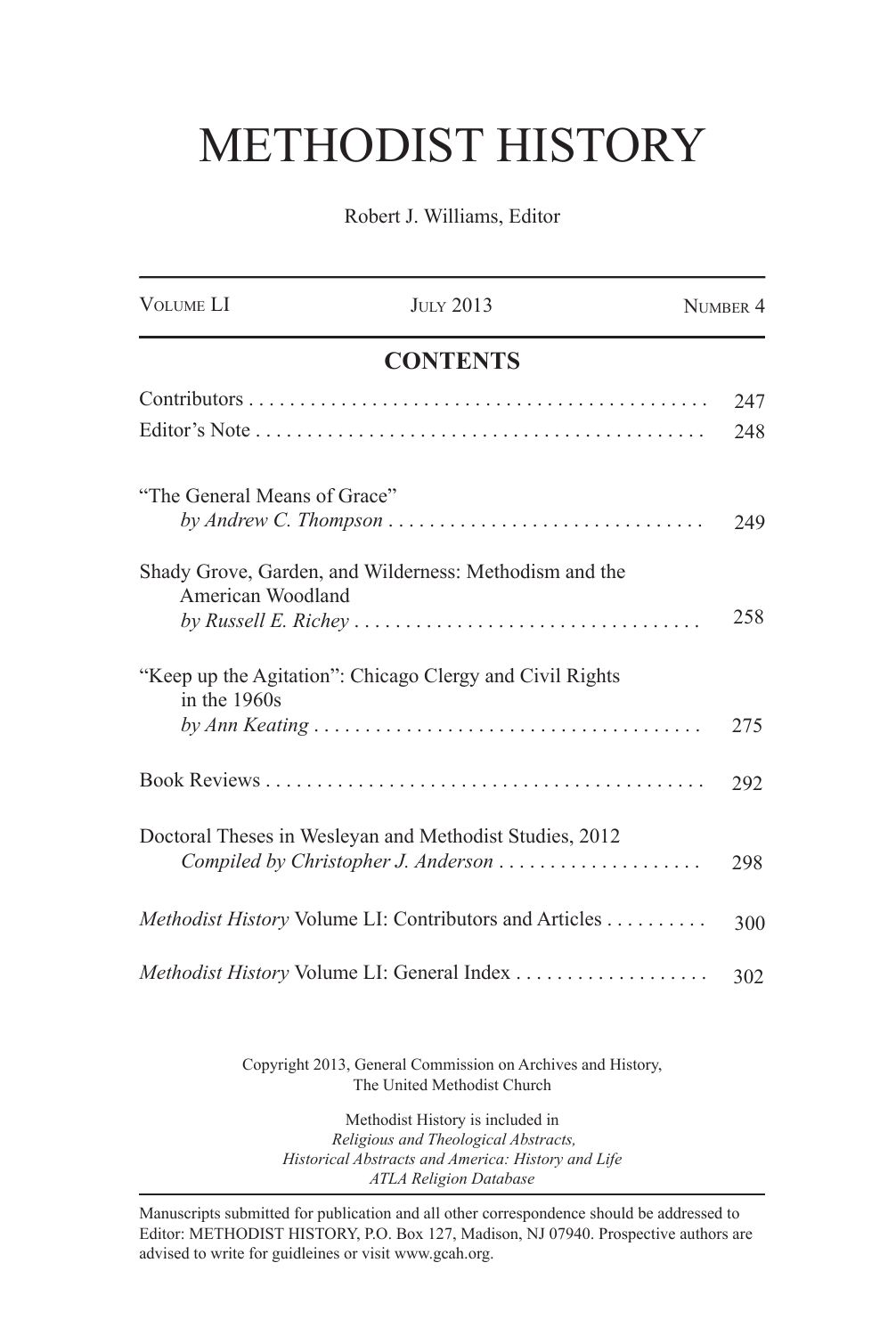## **CONTRIBUTORS**

ANDREW C. THOMPSON is Assistant Professor of Historical Theology and Wesleyan Studies at Memphis Theological Seminary. He is the editor of *Generation Rising: A Future with Hope for the United Methodist Church*  (Nashville: Abingdon Press, 2011). He earned a Th.D. from the Duke University Divinity School in Durham, North Carolina.

RUSSELL E. RICHEY is Dean Emeritus of Candler School of Theology and the William R. Cannon Distinguished Professor of Church History, Emeritus, in Atlanta, Georgia. A prolific author, he has recently co-authored *American Methodism: A Compact History* (Abingdon Press, 2012), abridging *Methodist Experience in America,* Volume 1. He was the recipient of the Distinguished Service Award of the General Commission on Archives and History, The United Methodist Church, in 2001.

ANN DURKIN KEATING is Toenniges Professor of History at North Central College in Naperville, Illinois. She is the co-editor of the *Encyclopedia of Chicago* (2004) and author of several books on Chicago history, most recently *Rising Up From Indian Country: The Battle of Fort Dearborn and the Birth of Chicago* (2012).